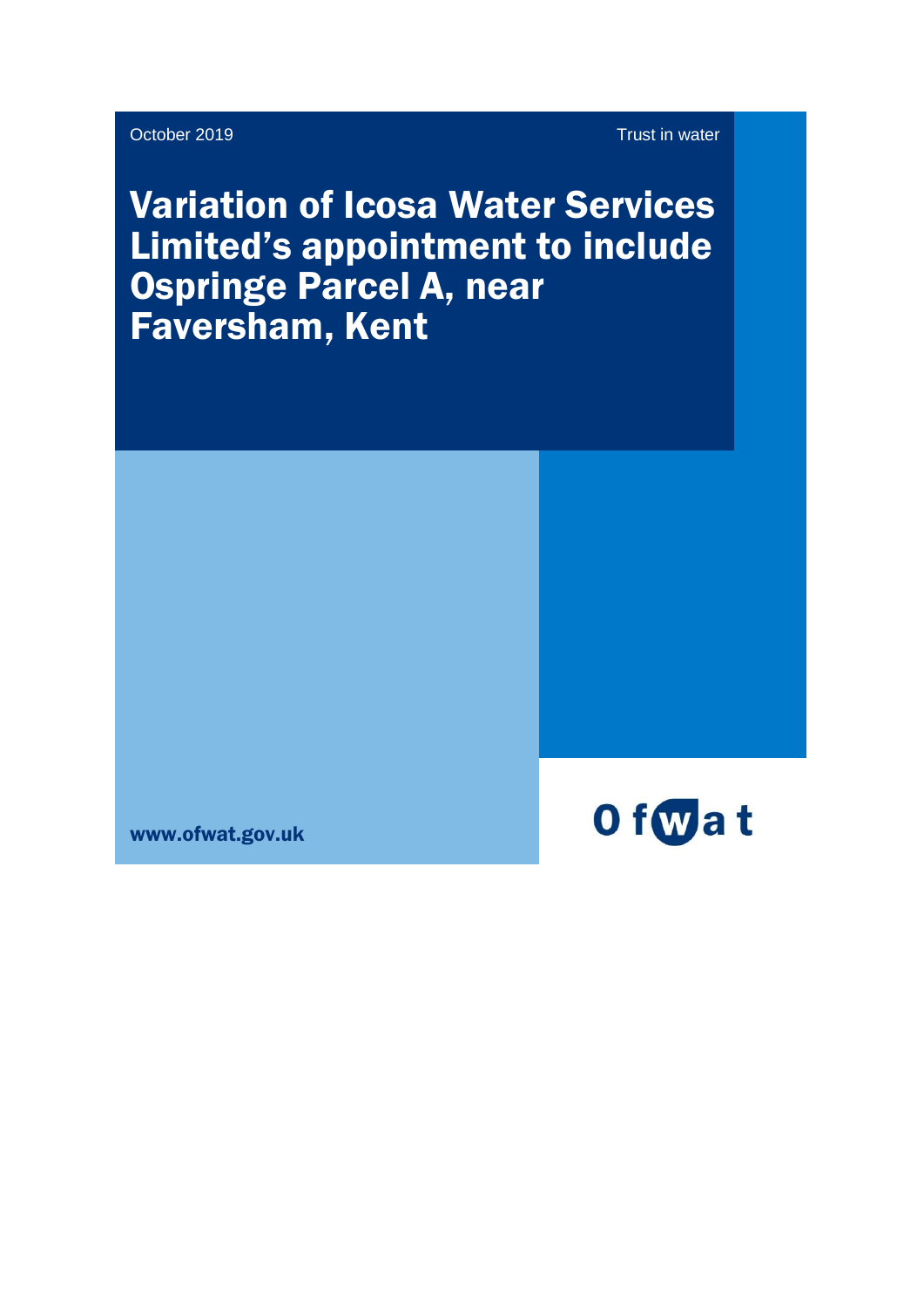## 1. About this document

#### Variation of Icosa Water Services Limited's appointment to include Ospringe Parcel A, near Faversham

On 27 August 2019, Ofwat began a [consultation on a proposal](https://www.ofwat.gov.uk/consultation/proposal-to-grant-a-variation-of-appointment-to-icosa-water-services-limited-to-enable-it-to-provide-sewerage-services-to-a-site-called-ospringe-parcel-a-near-faversham-kent/) to vary Icosa Water Services Limited's ("Icosa Water") appointment to become the sewerage services provider for a development in Southern Water Services Limited's ("Southern Water") sewerage services area called Ospringe Parcel A, near Faversham, Kent ("the Site").

The consultation ended on 24 September 2019. During the consultation period, we received representations from one organisation, which we considered in making our decision. On 10 October 2019, we granted Icosa Water a variation to its existing appointment to enable it to supply sewerage services to the Site.

This notice gives our reasons for making this variation.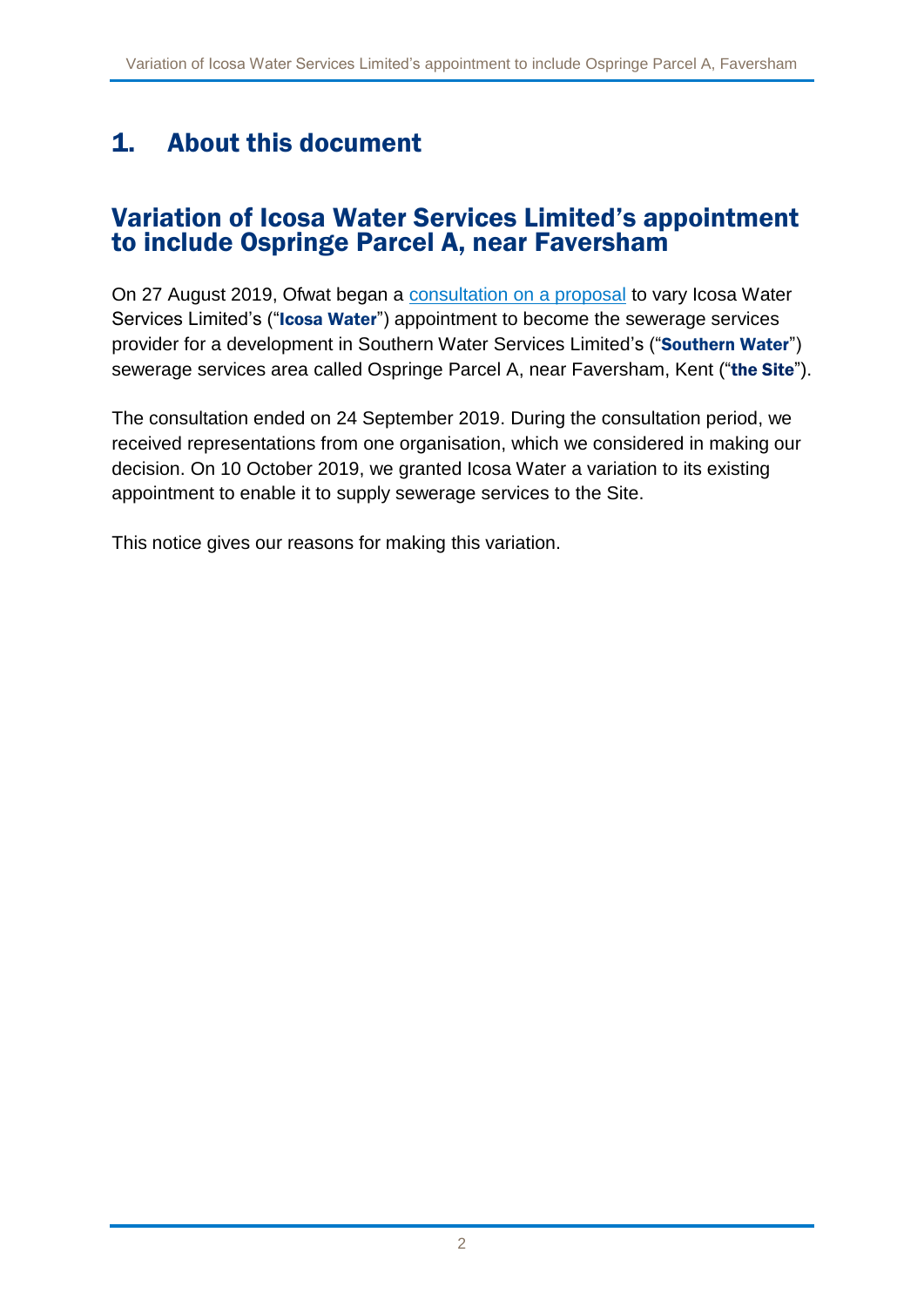# **Contents**

|                      | 1. About this document                    | $\overline{2}$ |
|----------------------|-------------------------------------------|----------------|
| 2.                   | Introduction                              | $\overline{4}$ |
|                      | 3. The application                        | 6              |
|                      | 4. Responses received to the consultation | 8              |
|                      | 5. Conclusion                             | 9              |
| Appendix 1: Site Map |                                           | 10             |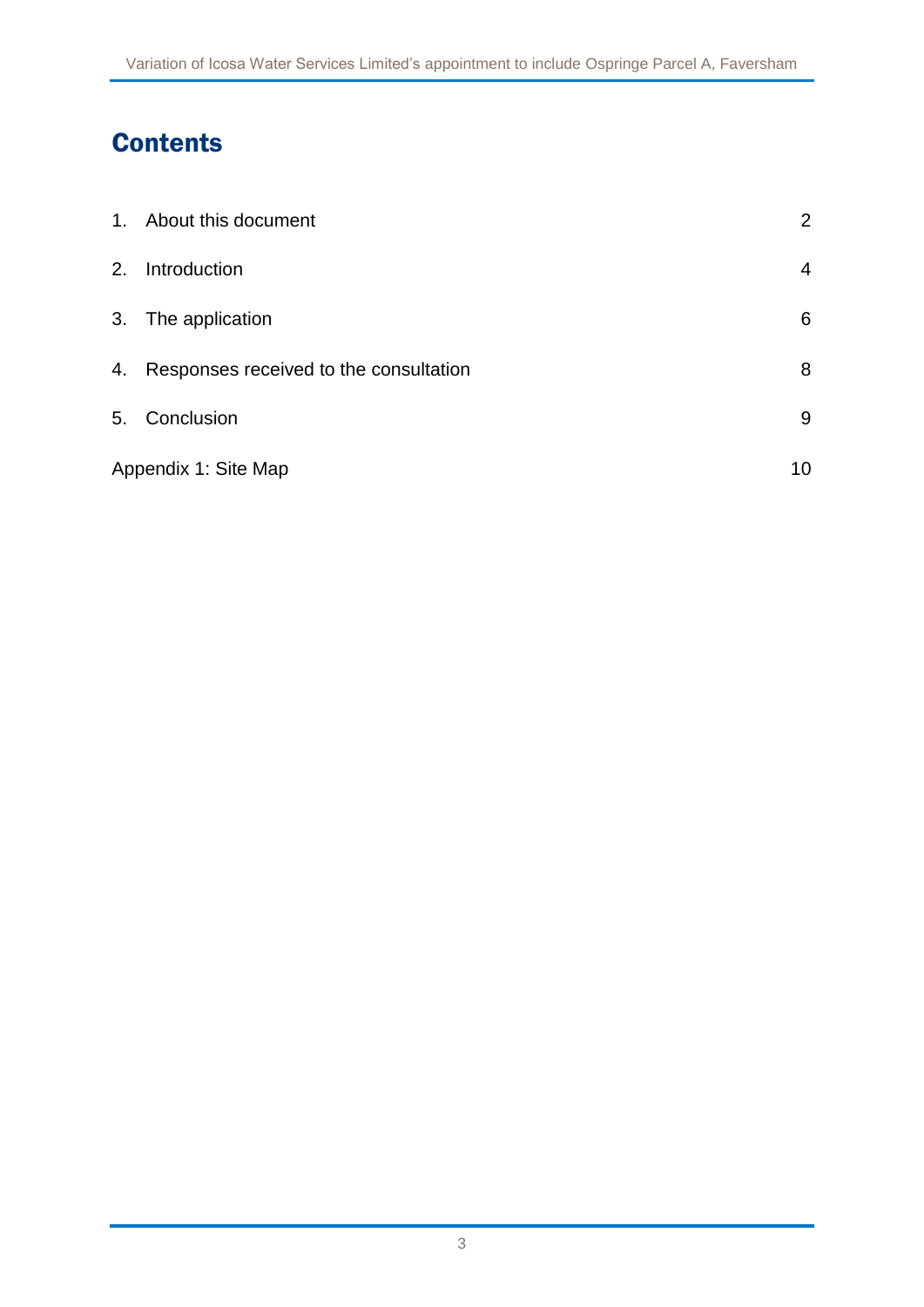## 2. Introduction

The new appointment and variation mechanism, specified by Parliament and set out in primary legislation, allows one company to replace the current company as the provider of water and/or sewerage services for a specific area. This mechanism can be used by new companies to enter the market and by existing companies to expand into areas where they are not the appointed company. In this case, Icosa Water applied to replace Southern Water to become the appointed sewerage company for the Site.

A company may apply for a new appointment (or a variation of its existing appointment to serve an additional site) if any of the following three criteria are met:

- None of the premises in the proposed area of appointment is served by the existing appointed company at the time the appointment is made (the "unserved criterion");
- Each premises is likely to be supplied with at least 50 mega litres per year (in England) or at least 250 mega litres per year (in Wales) and the customer in relation to each premises consents ("the large user criterion");
- The existing water and sewerage supplier in the area consents to the appointment ("the consent criterion").

When considering applications for new appointments and variations, Ofwat operates within the statutory framework set out by Parliament, including our duty to protect consumers, wherever appropriate by promoting effective competition. In particular, in relation to unserved sites, we seek to ensure that the future customers on the site – who do not have a choice of supplier – are adequately protected. When assessing applications for new appointments and variations, the two key policy principles we apply are:

- 1. Customers, or future customers, should be no worse off than if they had been supplied by the existing appointee; and
- 2. We must be satisfied that an applicant will be able to finance the proper carrying out of its functions as a water and/or sewerage company.

Entry and expansion (and even the threat of such by potential competitors) can lead to benefits for different customers (such as household and business customers and developers of new housing sites). Benefits can include price discounts, better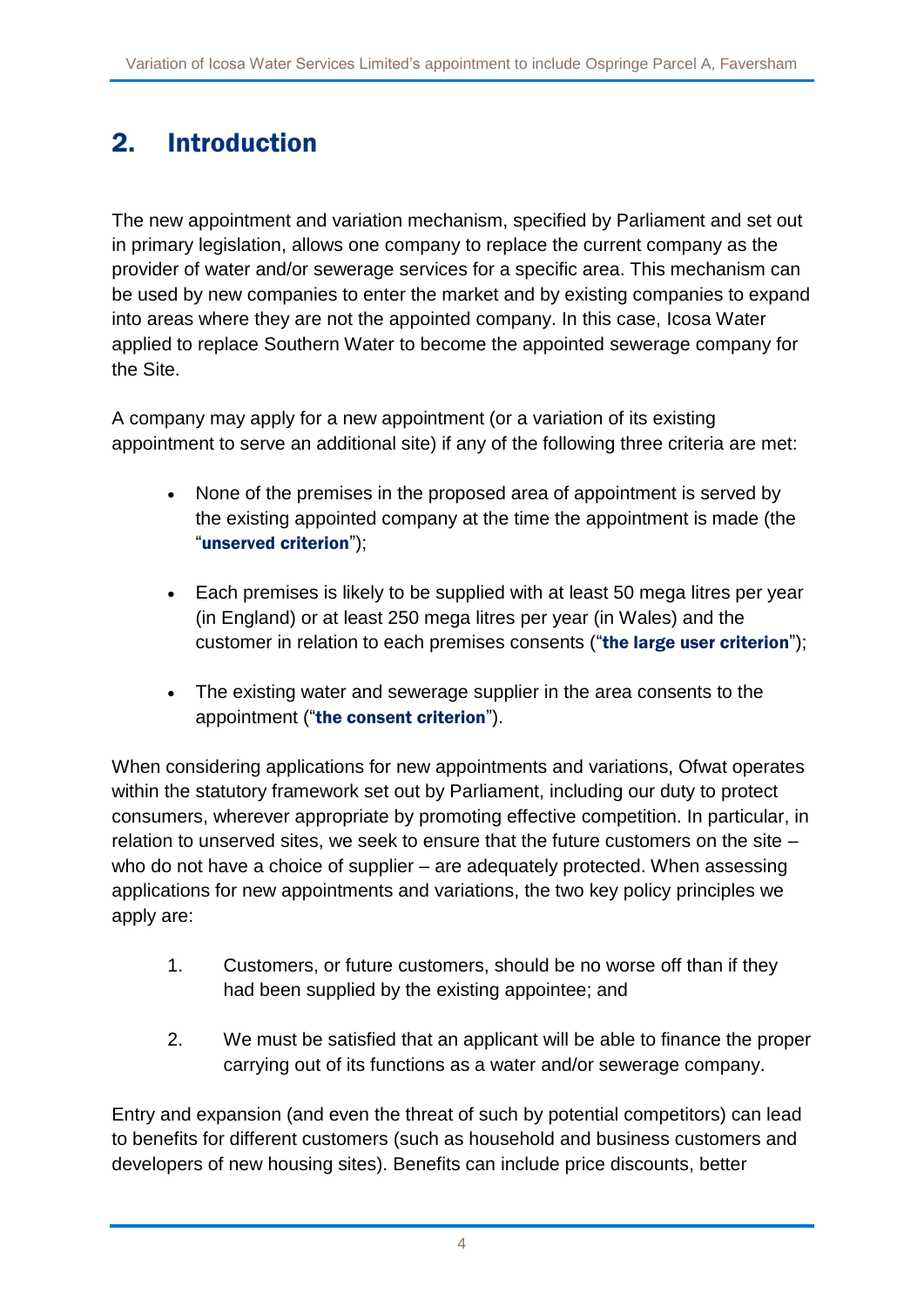services, environmental improvements and innovation in the way services are delivered.

Benefits can also accrue to customers who remain with the existing appointee, because when the existing appointee faces a challenge to its business, that challenge can act as a spur for it to improve its services. We believe the wider benefits of competition through the new appointments and variations mechanism can offset any potential disbenefits for existing customers that might arise. We consider these potential disbenefits in more detail below.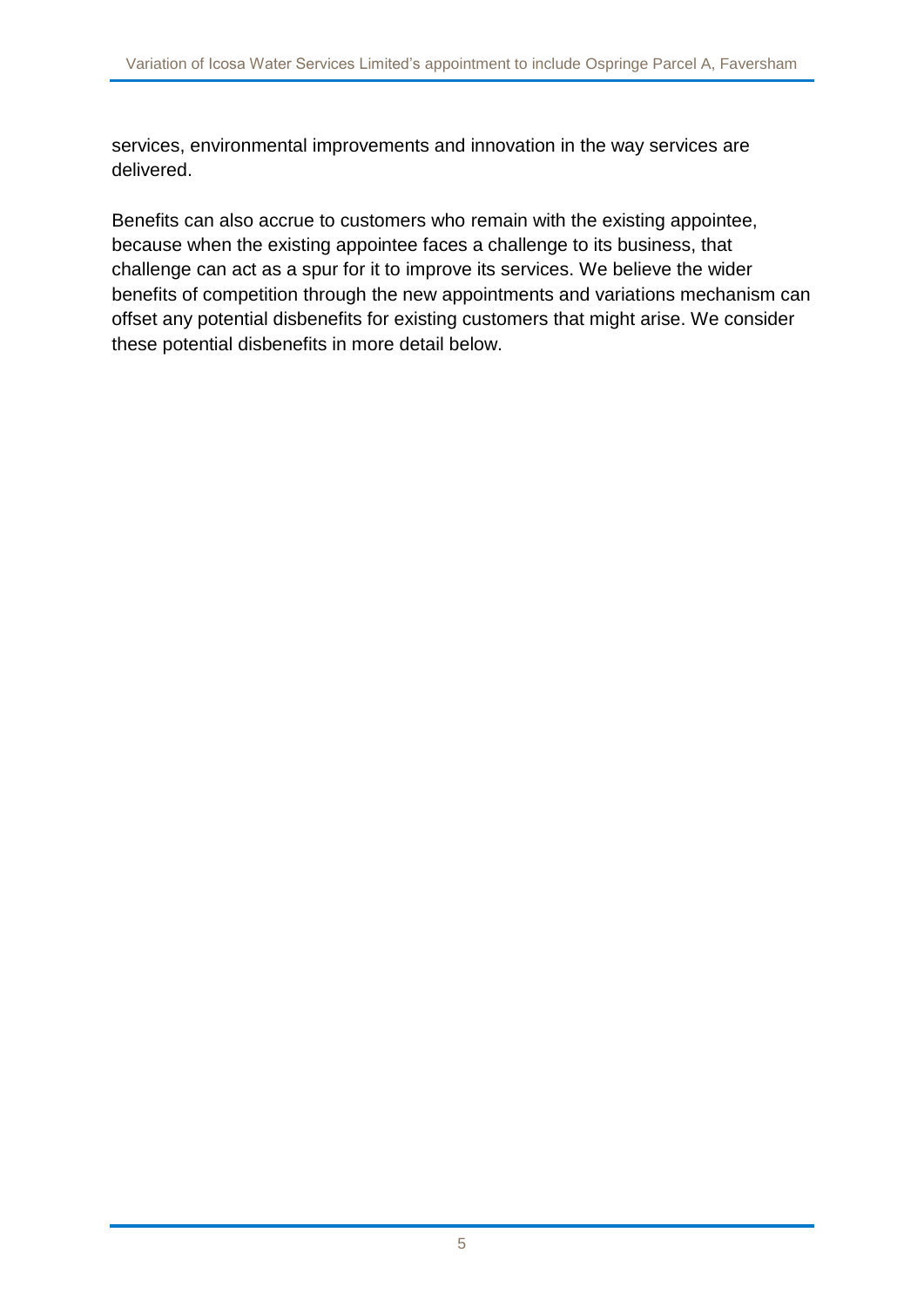## 3. The application

Icosa Water applied to be the sewerage services appointee for the site under the unserved criterion set out in section 7(4)(b) of the Water Industry Act 1991 ("WIA91")]. Icosa Water will serve the Site by way of a bulk discharge agreement.

#### 3.1 Unserved status of the Site

To qualify under the unserved criterion, an applicant must show that at the time the appointment is made, none of the premises in the proposed area of appointment is served by the existing appointee.

Icosa Water provided an independent report with their application which confirms the Site is unserved.

While the Site is a brownfield site, Southern Water has confirmed it has no records of wastewater assets at the Site. The independent report references an archaeological report from 2014. This report confirms the area covered by this variation application was used primarily as a stockpile or spoil heap area for the adjacent disused brickworks. Therefore, it would not have required any water, wastewater or surface water connections.

Having reviewed the facts of this Site, and taking into account the information from the independent report, we consider the Site to be unserved.

## 3.2 Financial viability of the proposal

We will only make an appointment if we are satisfied that the proposal poses a low risk of being financially non-viable. We assess the risk of financial viability on a siteby-site basis and also consider the financial position of the company as a whole.

Based on the information available to us, we concluded the site demonstrates sufficient financial viability, and Icosa Water has satisfied us that it can finance its functions and that it is able to properly carry them out.

#### 3.3 Assessment of 'no worse off'

Icosa Water will match Southern Water's charges at the Site.

With regard to service levels, we have reviewed Icosa Water's Codes of Practice and its proposed service levels and compared these to the Codes of Practice and the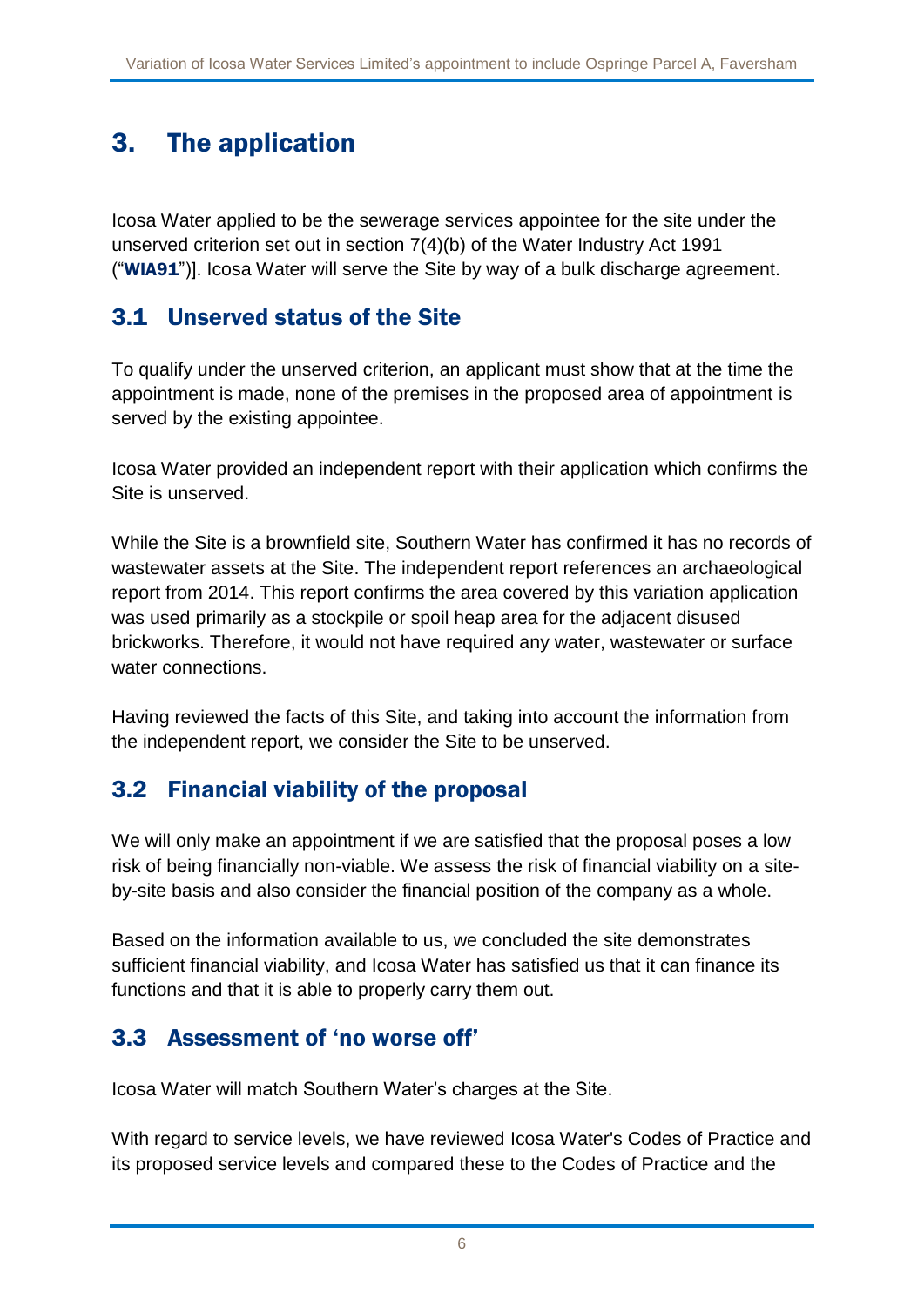performance commitments of Southern Water. Based on this review, we are satisfied that customers will be offered an appropriate level of service by Icosa Water and that overall customers will be 'no worse off' being served by Icosa Water instead of by Southern Water.

### 3.4 Effect of appointment on Southern Water's customers

In considering whether customers will be no worse off, we also looked at the potential effects of this variation on the price that Southern Water's existing customer base may face.

The calculation necessarily depends on a range of assumptions, and there are clearly difficulties involved in quantifying the effect on customers of Southern Water. It is therefore necessary to use a simplified set of figures. We have expressed the effect in 'per bill' terms to try and quantify the possible effect in an easily understandable way. Broadly, we have assessed the potential magnitude of this impact by comparing how much Southern Water might have expected to receive in revenue from serving the Site directly, were they to serve the Site, with the revenues they might expect from the proposed arrangement with Icosa Water.

In this case, we have calculated that if we grant the Site to Icosa Water, there will be no impact on the bills of Southern Water's existing customers.

This impact does not take into account the potential spillover benefits to customers arising from dynamic efficiencies achieved as a result of the competitive process to win new sites.

#### 3.5 Developer choice

Where relevant, we take into consideration the choices of the site developer. In this case, the developer said that it wanted Icosa Water to be the sewerage company for the Site.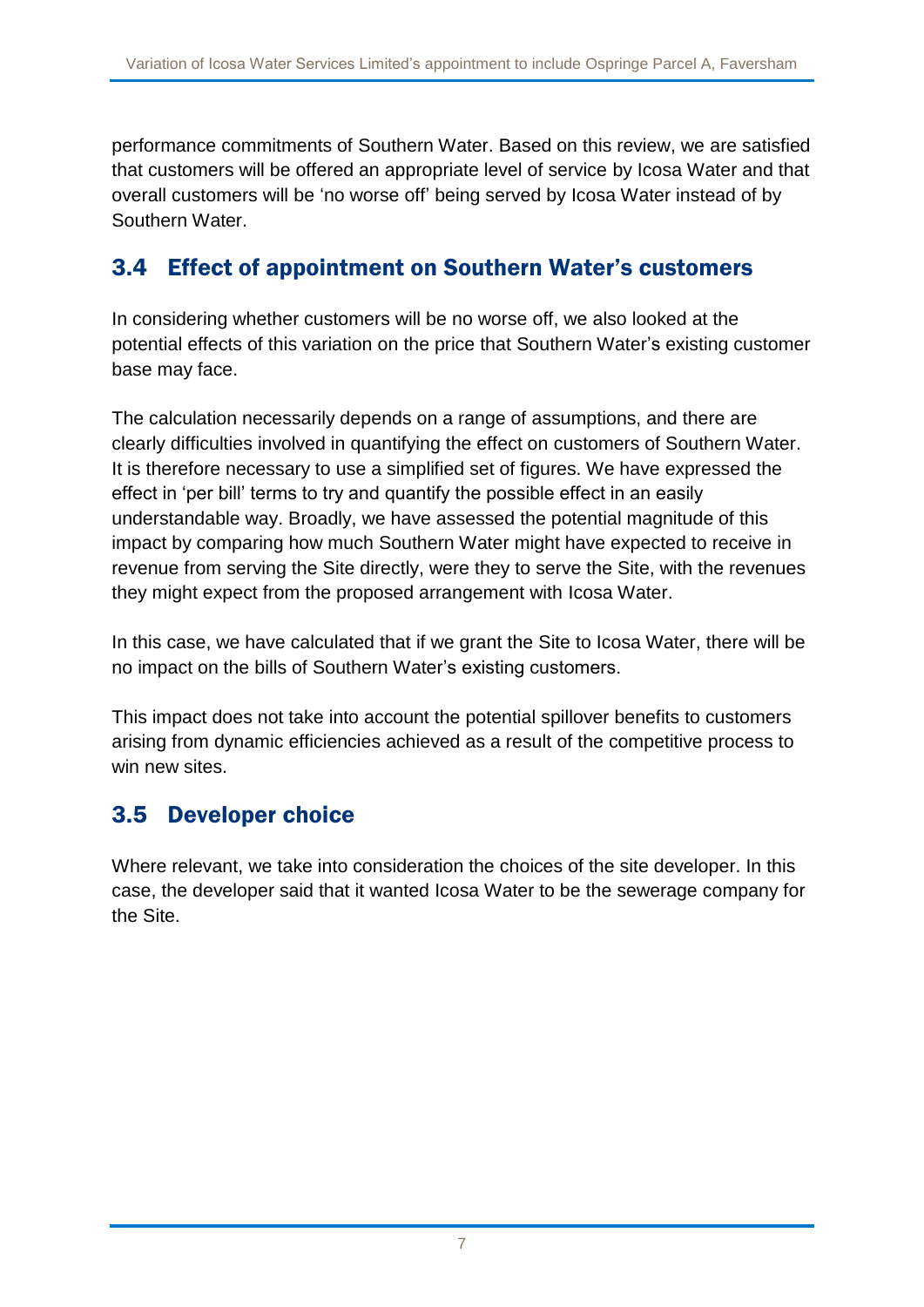## 4. Responses received to the consultation

We received one response to our consultation: from the Consumer Council for Water ("CCWater"). We considered this response before making the decision to vary Icosa Water's appointment. The points raised in the response are set out below.

### 4. 1 CCWater response

Overall, CCWater agrees with Ofwat's assessment that customers will be no worse off if served by Icosa Water instead of Southern Water. CCWater accepts that given Icosa Water's relatively small size and the disparate nature of its customer base, it may be appropriate for Icosa Water to tailor some of the services that it provides. Until it can provide a social tariff, CCWater stated that it would expect Icosa Water to offer appropriate, flexible support to any individual customers in financial difficulty that would otherwise benefit from a social tariff. CCWater expects that this should not be at the expense of Icosa Water's other customers.

#### Our response

One of the key policy principles Ofwat considers when assessing NAV applications is that customers should be 'no worse off' if a NAV is granted. In other words, an applicant must ensure its new customers are made no worse off in terms of price and service than if they had been served by the previous incumbent. This requirement has been met by Icosa Water in its proposal to improve the levels of service and match the pricing set by Southern Water. We do not require applicants to offer a better service and price than the previous incumbent.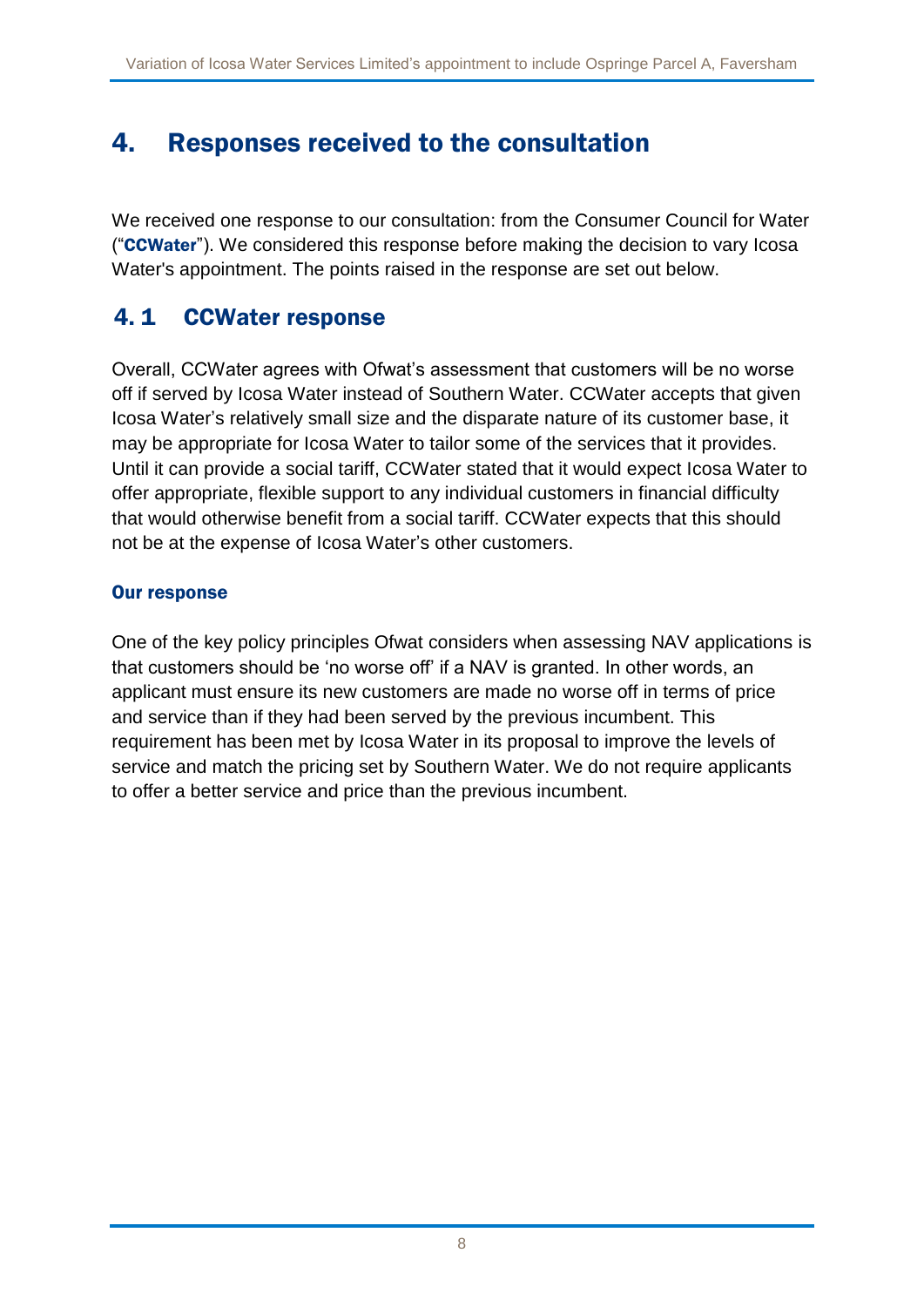## 5. Conclusion

Having assessed Icosa Water's application, and having taken account of the responses we received to our consultation, we decided to grant a variation to Icosa Water's area of appointment to allow it to serve the Site for sewerage services. This appointment became effective on 11 October 2019.